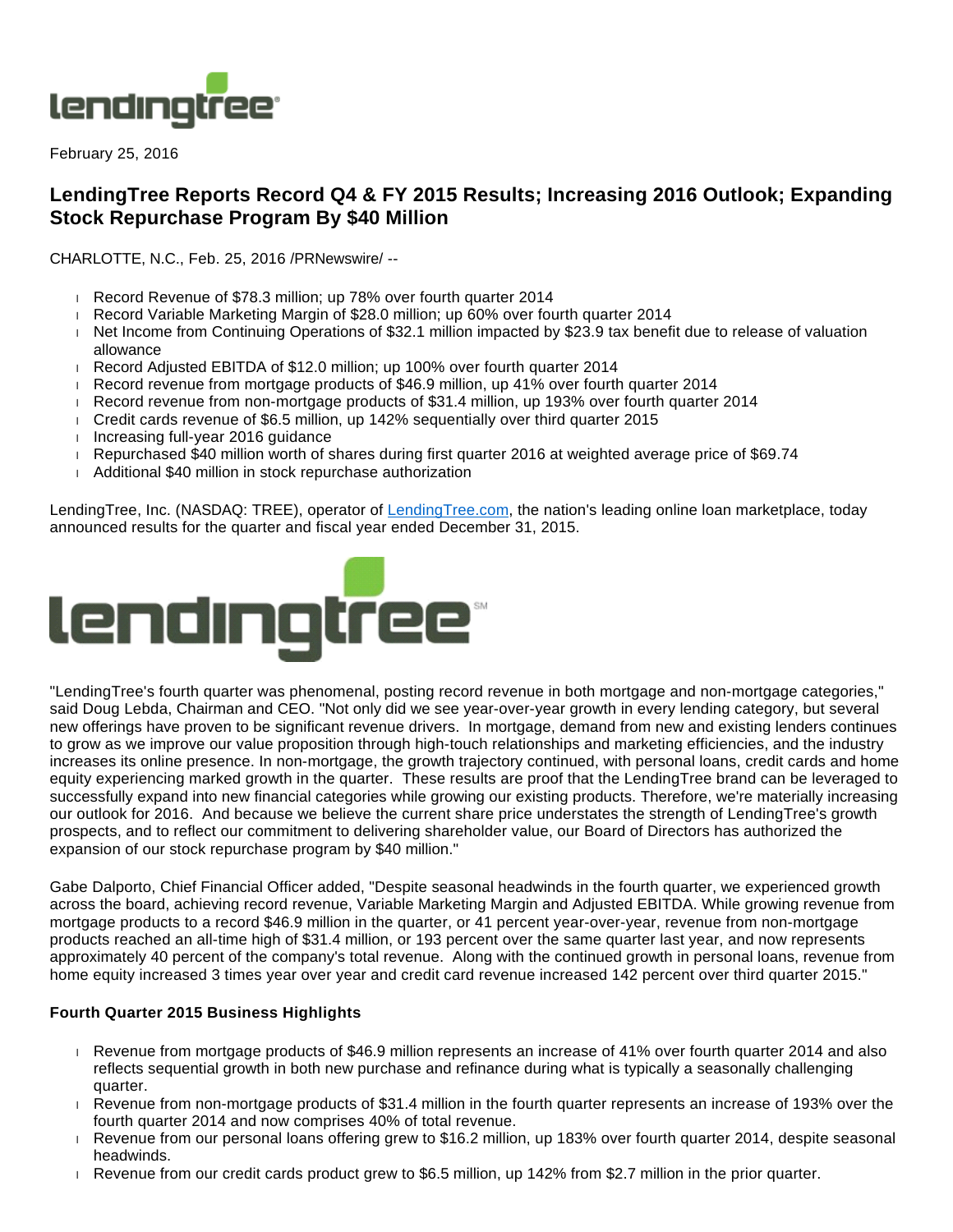- Notably, revenue from all of our lending categories grew year over year.
- Enrollment growth in My LendingTree continued, as more than 2.7 million consumers have now joined the My LendingTree personalization platform.

| LendingTree Selected Financial Metrics<br>(In millions, except per share amounts) |         |      |   |         |      |   |                |               |         |      |   |                |               |
|-----------------------------------------------------------------------------------|---------|------|---|---------|------|---|----------------|---------------|---------|------|---|----------------|---------------|
|                                                                                   | Q4 2015 |      |   | Q3 2015 |      |   | Q/Q<br>%Change |               | Q4 2014 |      |   | YN<br>% Change |               |
| <b>Revenue by Product</b>                                                         |         |      |   |         |      |   |                |               |         |      |   |                |               |
| Mortgage Products (1)                                                             | \$      | 46.9 |   | \$      | 44.2 |   | 6              | $\%$          | \$      | 33.2 |   | 41             | $\frac{0}{0}$ |
| Non-Mortgage Products (2)                                                         |         | 31.4 |   |         | 25.6 |   | 23             | $\frac{0}{0}$ |         | 10.7 |   | 193            | %             |
| <b>Total Revenue</b>                                                              | \$      | 78.3 |   | \$      | 69.8 |   | 12             | %             | \$      | 43.9 |   | 78             | %             |
| Non-Mortgage % of Total                                                           |         | 40   | % |         | 37   | % |                |               |         | 24   | % |                |               |
| <b>Selling and Marketing Expense</b>                                              |         |      |   |         |      |   |                |               |         |      |   |                |               |
| Exchanges Marketing Expense (3)                                                   | \$      | 50.3 |   | \$      | 45.5 |   | 11             | $\frac{0}{0}$ | \$      | 26.4 |   | 91             | %             |
| Other Selling & Marketing                                                         |         | 3.9  |   |         | 3.4  |   | 15             | %             |         | 2.8  |   | 39             | $\%$          |
| <b>Selling and Marketing Expense</b>                                              | \$      | 54.2 |   | \$      | 48.9 |   | 11             | $\%$          | \$      | 29.1 |   | 86             | $\frac{0}{0}$ |
| Variable Marketing Margin (4)                                                     | \$      | 28.0 |   | \$      | 24.3 |   | 15             | %             | \$      | 17.5 |   | 60             | %             |
| Variable Marketing Margin % of Revenue                                            |         | 36   | % |         | 35   | % |                |               |         | 40   | % |                |               |
| <b>Net Income from Continuing Operations</b>                                      | \$      | 32.1 |   | \$      | 7.4  |   | 334            | $\%$          | \$      | 2.1  |   | 1429           | %             |
| Net Income from Cont. Ops. % of Revenue                                           |         | 41   | % |         | 11   | % |                |               |         | 5    | % |                |               |
| Net Income per Share from Cont. Ops.                                              |         |      |   |         |      |   |                |               |         |      |   |                |               |
| <b>Basic</b>                                                                      | \$      | 2.69 |   | S       | 0.65 |   | 314            | $\frac{0}{0}$ | \$      | 0.19 |   | 1316           | %             |
| <b>Diluted</b>                                                                    | \$      | 2.47 |   | \$      | 0.59 |   | 319            | $\%$          | \$      | 0.18 |   | 1272           | %             |
| <b>Adjusted EBITDA (5)</b>                                                        | \$      | 12.0 |   | \$      | 11.0 |   | 9              | $\frac{9}{6}$ | \$      | 6.0  |   | 100            | %             |
| Adjusted EBITDA % of Revenue (5)                                                  |         | 15   | % |         | 16   | % |                |               |         | 14   | % |                |               |
| <b>Adjusted Net Income (5)</b>                                                    | \$      | 34.9 |   | \$      | 9.8  |   | 256            | %             | \$      | 5.7  |   | 512            | $\frac{9}{6}$ |
|                                                                                   |         |      |   |         |      |   |                |               |         |      |   |                |               |
| Adjusted Net Income per Share (5)                                                 |         | 2.69 |   |         | 0.79 |   | 241            | %             | \$      | 0.47 |   | 472            | %             |

(1) Includes the purchase mortgage, refinance mortgage and rate table products.

(2) Includes the home equity, reverse mortgage, personal loan, credit card, small business loan, student loan, auto loan, home services, insurance and personal credit products.

(3) excludes overhead, fixed costs and personnel-related expenses. Defined as the portion of selling and marketing expense attributable to variable costs paid for advertising, direct marketing and related expenses, which

(4) Defined as revenue minus Exchanges marketing expense and is considered an operating metric.

Adjusted EBITDA, adjusted EBITDA % of revenue, adjusted net income and adjusted net income per share are non-GAAP measures. Please see

(5) "LendingTree's Reconciliation of Non-GAAP Measures to GAAP" and "LendingTree's Principles of Financial Reporting" below for more information.

## **Fourth Quarter 2015 Financial Highlights**

- Record consolidated revenue of \$78.3 million represents an increase of \$34.4 million, or 78%, over revenue in the fourth quarter 2014.
- Record Variable Marketing Margin of \$28.0 million represents an increase of \$10.5 million, or 60%, over fourth quarter 2014. At 36% of revenue, this includes \$0.6 million of expense associated with the production of new television commercials.
- Record Adjusted EBITDA of \$12.0 million increased \$6.0 million, or 100%, over fourth quarter 2014.
- Net income per diluted share from continuing operations of \$2.47. Adjusted Net Income per share of \$2.69. Net income from continuing operations and Adjusted Net Income were positively impacted by a \$23.9 million tax benefit recorded in conjunction with the release of a majority of the company's valuation allowance previously held against deferred tax assets.
- During the fourth quarter 2015, the company sold 852,500 shares at a gross price per share of \$115 raising total proceeds of \$91.5 million, net of underwriting discounts and offering expenses.
- As of December 31, 2015, working capital increased to \$191.6 million compared with \$95.1 million at September 30, 2015. Working capital is calculated as current assets minus current liabilities.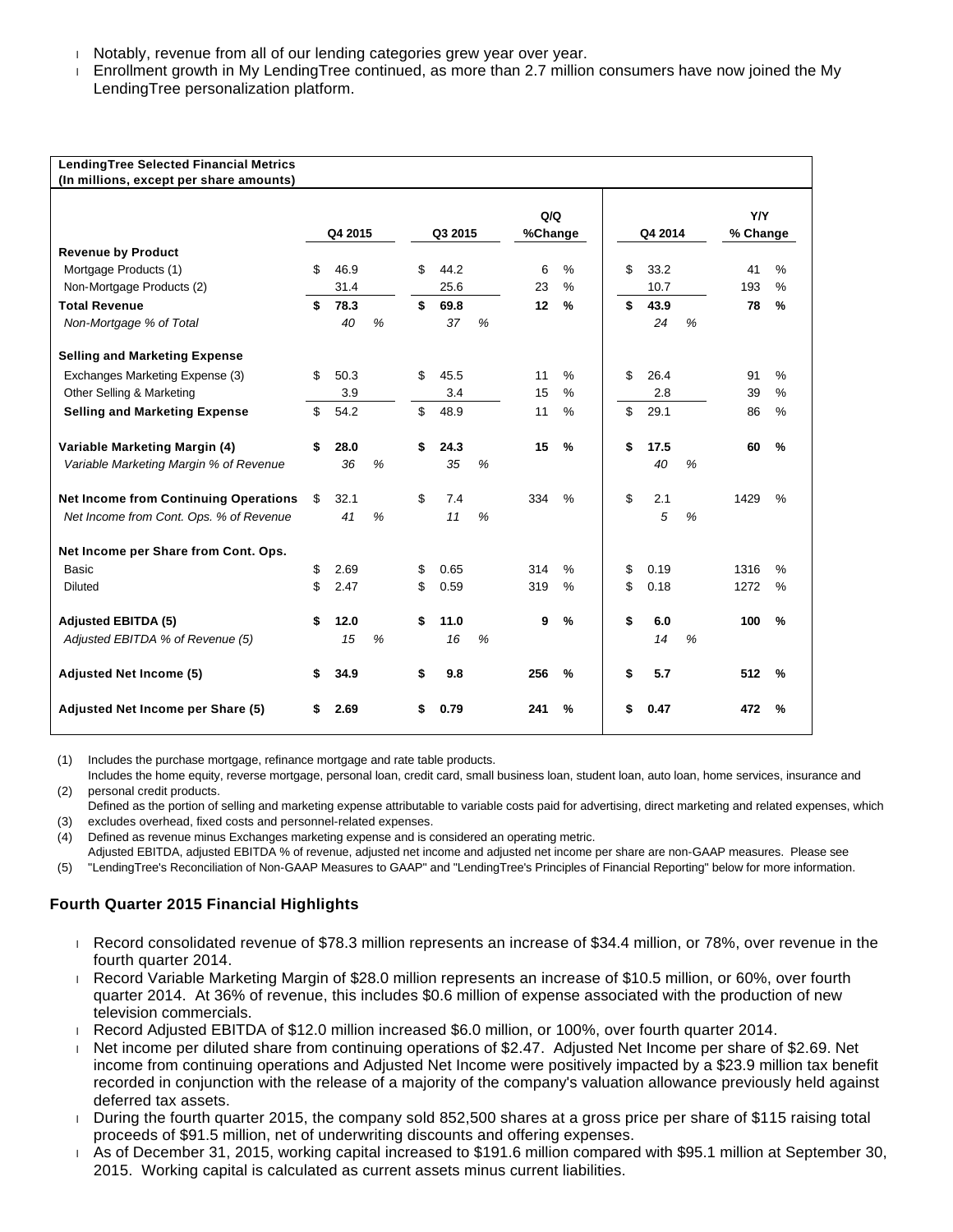# **Full-Year 2015 Financial Highlights**

- Record consolidated revenue of \$254.2 million represents an increase of \$86.8 million, or 52%, over revenue in fullyear 2014.
- Record Variable Marketing Margin of \$95.0 million represents an increase of \$29.8 million, or 46%, over full-year 2014.
- $\parallel$  Net income from continuing operations of \$51.3 million
- Record Adjusted EBITDA of \$40.8 million increased \$19.0 million, or 87%, over 2014 and Adjusted EBITDA as a percent of revenue improved from 13% to 16%.

# **Business Outlook - 2016**

LendingTree is providing Revenue, Variable Marketing Margin and Adjusted EBITDA guidance for first quarter 2016 and increasing full-year 2016 guidance, as follows:

For first quarter 2016:

- Revenue is anticipated to be \$85 \$87 million, or 67% 71% over first quarter 2015.
- Variable Marketing Margin is anticipated to be in the range of \$29 \$30 million.
- Adjusted EBITDA is anticipated to be in the range of \$13.0 \$13.5 million, implying year-over-year growth of 45% 51%.

## For full-year 2016:

- Revenue is now anticipated to be in the range of \$370 \$380 million, or 46% 49% over full-year 2015, an increase from prior guidance of \$315 - \$320 million.
- Variable Marketing Margin is now anticipated to be \$129 \$134 million, or 36% 41% over full-year 2015, an increase from prior guidance of \$108 - \$112 million.
- Adjusted EBITDA is now anticipated to be in the range of \$62 \$65 million, or 52% 59% compared to full-year 2015, an increase from prior guidance of \$50 - \$52 million.

## **Stock Repurchase**

The company previously announced on January 14, 2016, that its Board of Directors had authorized the repurchase of an additional \$50 million of TREE stock. Subsequently during the first quarter 2016 to date, the company has repurchased 573,370 shares of its stock at a weighted average price per share of \$69.74 for aggregate consideration of \$40.0 million. Today, the company is announcing that it has received further authorization from its Board of Directors to repurchase up to an additional \$40 million of its shares. In total, the company holds \$57.3 million in remaining share repurchase authorization.

Share repurchases will be implemented through purchases made from time to time in either the open market or private transactions in compliance with applicable securities laws. The timing and extent of the repurchases will depend upon market conditions and other corporate considerations, as determined by the Company in its sole discretion. The Company has sufficient cash on its balance sheet to fund this newly authorized stock repurchase in addition to its expected ordinary course business operations.

## **Quarterly Conference Call**

A conference call to discuss LendingTree's fourth quarter 2015 financial results will be webcast live today, February 25, 2016 at 9:00 AM Eastern Time (ET). The live audiocast is open to the public and will be available on LendingTree's investor relations website at [http://investors.lendingtree.com/.](http://investors.lendingtree.com/) The call may also be accessed toll-free via phone at (877) 606-1416. Callers outside the United States and Canada may dial (707) 287-9313. Following completion of the call, a recorded replay of the webcast will be available on LendingTree's investor relations website until 11:59 PM ET on Tuesday, March 1, 2016. To listen to the telephone replay, call toll-free (855) 859-2056 with passcode #25527383. Callers outside the United States and Canada may dial (404) 537-3406 with passcode #25527383.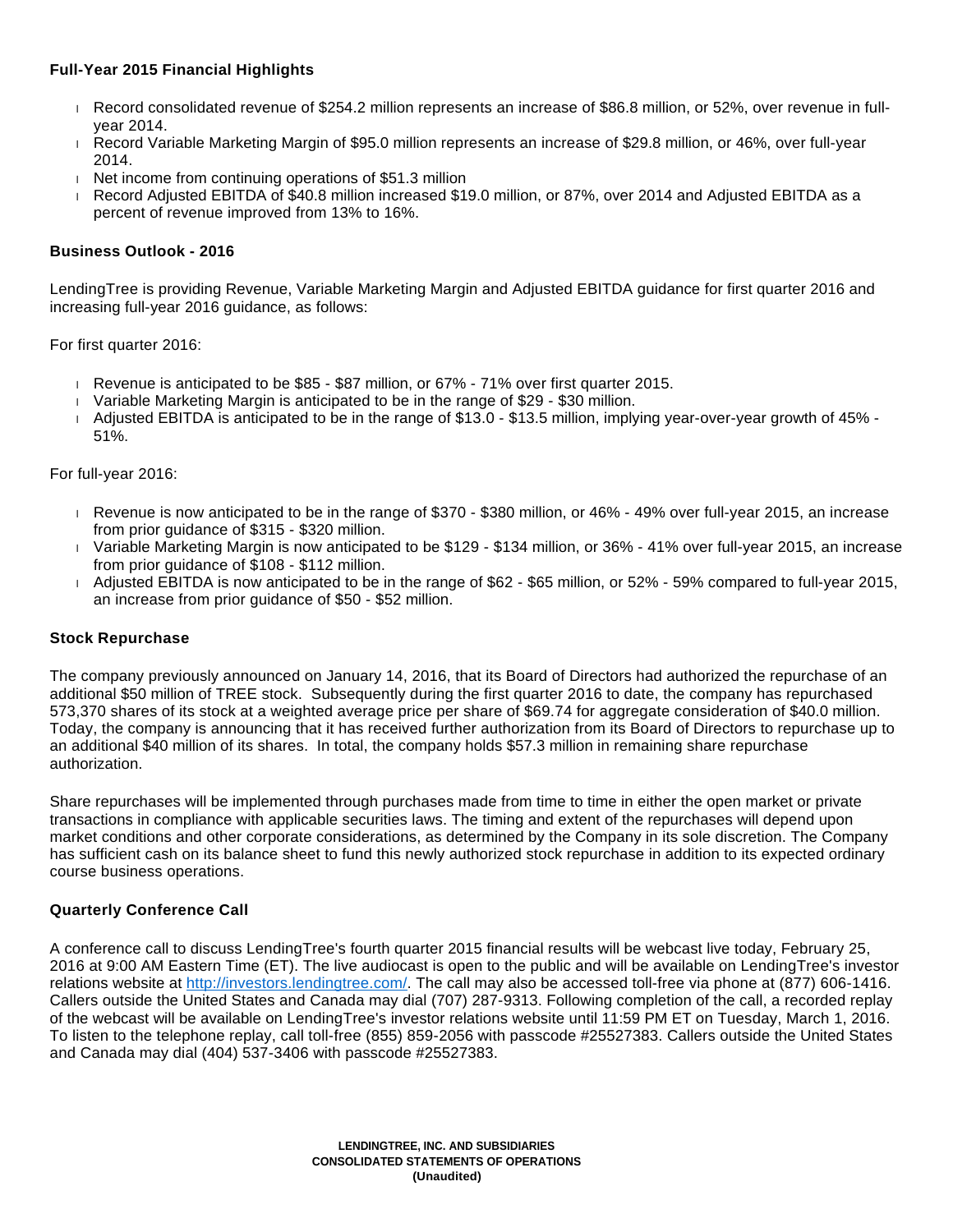|                                                        | <b>Three Months Ended</b><br>December 31, |        |    | <b>Twelve Months Ended</b><br>December 31, |                                          |    |         |
|--------------------------------------------------------|-------------------------------------------|--------|----|--------------------------------------------|------------------------------------------|----|---------|
|                                                        |                                           | 2015   |    | 2014                                       | 2015                                     |    | 2014    |
|                                                        |                                           |        |    |                                            | (in thousands, except per share amounts) |    |         |
| Revenue                                                | \$                                        | 78,341 | \$ | 43,864                                     | \$<br>254,216                            | \$ | 167,350 |
| Costs and expenses:                                    |                                           |        |    |                                            |                                          |    |         |
| Cost of revenue (exclusive of depreciation) (1)        |                                           | 2,968  |    | 2,233                                      | 9,370                                    |    | 7,903   |
| Selling and marketing expense (1)                      |                                           | 54,234 |    | 29,123                                     | 172,849                                  |    | 112,704 |
| General and administrative expense (1)                 |                                           | 8,694  |    | 7,682                                      | 30,030                                   |    | 25,883  |
| Product development (1)                                |                                           | 3,247  |    | 2,041                                      | 10,485                                   |    | 7,457   |
| Depreciation                                           |                                           | 873    |    | 704                                        | 3,008                                    |    | 3,245   |
| Amortization of intangibles                            |                                           | 25     |    | 40                                         | 149                                      |    | 136     |
| Restructuring and severance                            |                                           |        |    | 141                                        | 422                                      |    | 373     |
| Litigation settlements and contingencies               |                                           | 52     |    | 188                                        | (611)                                    |    | 10,618  |
| <b>Total costs and expenses</b>                        |                                           | 70,093 |    | 42,152                                     | 225,702                                  |    | 168,319 |
| <b>Operating income (loss)</b>                         |                                           | 8,248  |    | 1,712                                      | 28,514                                   |    | (969)   |
| Other income (expense), net:                           |                                           |        |    |                                            |                                          |    |         |
| Interest expense                                       |                                           | (108)  |    | (1)                                        | (171)                                    |    | (2)     |
| Income (loss) before income taxes                      |                                           | 8,140  |    | 1,711                                      | 28,343                                   |    | (971)   |
| Income tax benefit                                     |                                           | 23,941 |    | 398                                        | 22,973                                   |    | 484     |
| Net income (loss) from continuing operations           |                                           | 32,081 |    | 2,109                                      | 51,316                                   |    | (487)   |
| (Loss) income from discontinued operations             |                                           | (31)   |    | 13,528                                     | (3,269)                                  |    | 9,849   |
| Net income and comprehensive income                    | \$                                        | 32,050 | \$ | 15,637                                     | \$<br>48,047                             | \$ | 9,362   |
|                                                        |                                           |        |    |                                            |                                          |    |         |
| Weighted average shares outstanding:                   |                                           |        |    |                                            |                                          |    |         |
| Basic                                                  |                                           | 11,926 |    | 11,212                                     | 11,516                                   |    | 11,188  |
| <b>Diluted</b>                                         |                                           | 12,972 |    | 12,031                                     | 12,541                                   |    | 11,188  |
| Income (loss) per share from continuing operations:    |                                           |        |    |                                            |                                          |    |         |
| Basic                                                  | \$                                        | 2.69   | \$ | 0.19                                       | \$<br>4.46                               | \$ | (0.04)  |
| <b>Diluted</b>                                         | \$                                        | 2.47   | \$ | 0.18                                       | \$<br>4.09                               | \$ | (0.04)  |
| Income (loss) per share from discontinued operations:  |                                           |        |    |                                            |                                          |    |         |
| Basic                                                  | \$                                        |        | \$ | 1.21                                       | \$<br>(0.28)                             | \$ | 0.88    |
| <b>Diluted</b>                                         | \$                                        |        | \$ | 1.12                                       | \$<br>(0.26)                             | \$ | 0.88    |
| Net income per share:                                  |                                           |        |    |                                            |                                          |    |         |
| Basic                                                  | \$                                        | 2.69   | \$ | 1.39                                       | \$<br>4.17                               | \$ | 0.84    |
| Diluted                                                | \$                                        | 2.47   | \$ | 1.30                                       | \$<br>3.83                               | \$ | 0.84    |
| (1) Amounts include non-cash compensation, as follows: |                                           |        |    |                                            |                                          |    |         |
| Cost of revenue                                        | \$                                        | 27     | \$ | 8                                          | \$<br>95                                 | \$ | 32      |
| Selling and marketing expense                          |                                           | 517    |    | 237                                        | 1,597                                    |    | 901     |
| General and administrative expense                     |                                           | 1,211  |    | 1,867                                      | 5,120                                    |    | 5,148   |
| Product development                                    |                                           | 382    |    | 342                                        | 1,558                                    |    | 1,196   |

#### **LENDINGTREE, INC. AND SUBSIDIARIES CONSOLIDATED BALANCE SHEETS (Unaudited)**

|                                           | December 31,<br>2015 |                                                    | December 31,<br>2014 |
|-------------------------------------------|----------------------|----------------------------------------------------|----------------------|
|                                           |                      | (in thousands, except par value and share amounts) |                      |
| <b>ASSETS:</b>                            |                      |                                                    |                      |
| Cash and cash equivalents                 | \$                   | 206,975                                            | \$<br>86,212         |
| Restricted cash and cash equivalents      |                      | 6,541                                              | 18,716               |
| Accounts receivable, net                  |                      | 29,873                                             | 13,611               |
| Prepaid and other current assets          |                      | 2,085                                              | 931                  |
| Current assets of discontinued operations |                      | 110                                                | 189                  |
| <b>Total current assets</b>               |                      | 245,584                                            | 119,659              |
| Property and equipment, net               |                      | 9,415                                              | 5,257                |
| Goodwill                                  |                      | 3,632                                              | 3,632                |
| Intangible assets, net                    |                      | 10,992                                             | 11,141               |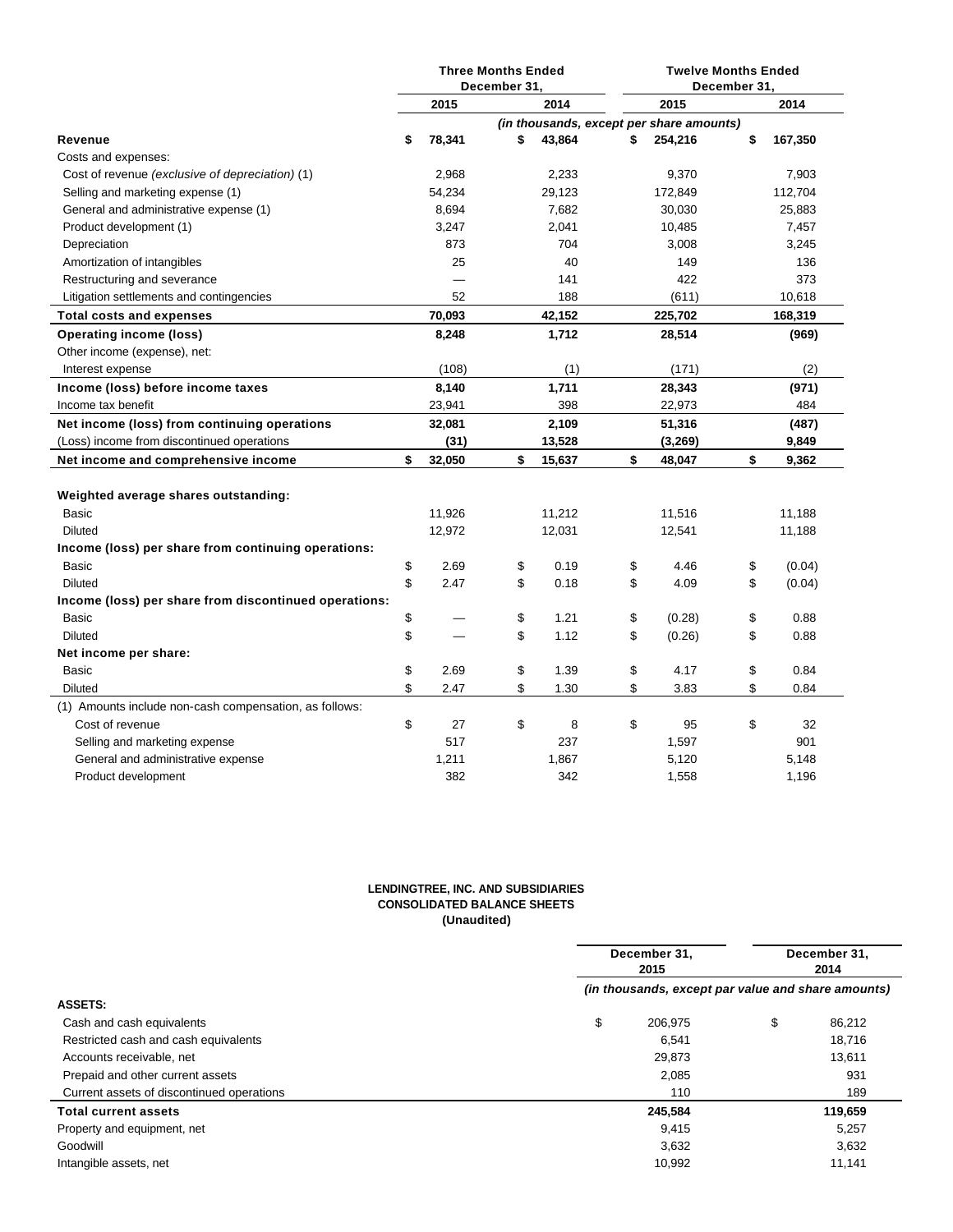| Deferred income tax assets                                                                  | 20,977        |               |
|---------------------------------------------------------------------------------------------|---------------|---------------|
| Other non-current assets                                                                    | 1,039         | 102           |
| Non-current assets of discontinued operations                                               | 4,142         | 100           |
| <b>Total assets</b>                                                                         | \$<br>295,781 | \$<br>139,891 |
|                                                                                             |               |               |
| <b>LIABILITIES:</b>                                                                         |               |               |
| Accounts payable, trade                                                                     | \$<br>5,741   | \$<br>1,060   |
| Accrued expenses and other current liabilities                                              | 34,885        | 25.521        |
| Current liabilities of discontinued operations                                              | 13,401        | 12,055        |
| <b>Total current liabilities</b>                                                            | 54,027        | 38,636        |
| Other non-current liabilities                                                               | 586           |               |
| Deferred income tax liabilities                                                             |               | 4,738         |
| Non-current liabilities of discontinued operations                                          | 26            | 151           |
| <b>Total liabilities</b>                                                                    | 54,639        | 43,525        |
| <b>SHAREHOLDERS' EQUITY:</b>                                                                |               |               |
| Preferred stock \$.01 par value; 5,000,000 shares authorized; none issued or outstanding    |               |               |
| Common stock \$.01 par value; 50,000,000 shares authorized; 13,865,620 and 12,854,517       |               |               |
| shares issued, respectively, and 12,392,093 and 11,386,240 shares outstanding, respectively | 139           | 129           |
| Additional paid-in capital                                                                  | 1,006,688     | 909,751       |
| Accumulated deficit                                                                         | (750, 124)    | (798, 171)    |
| Treasury stock 1,473,527 and 1,468,277 shares, respectively                                 | (15, 561)     | (15, 343)     |
| <b>Total shareholders' equity</b>                                                           | 241,142       | 96,366        |
| Total liabilities and shareholders' equity                                                  | \$<br>295,781 | 139,891       |

### **LENDINGTREE'S RECONCILIATION OF NON-GAAP MEASURES TO GAAP**

Below is a reconciliation of adjusted EBITDA and adjusted net income to net income (loss) from continuing operations, adjusted EBITDA % of revenue to net income (loss) from continuing operations % of revenue and adjusted net income per share to net income per diluted share from continuing operations. See "LendingTree's Principles of Financial Reporting" for further discussion of the Company's use of these non-GAAP measures.

|                                                                                                              |                      |          |                       |    | <b>Three Months Ended</b> |                      |    |          |                      |    |         |                      |    | <b>Twelve Months Ended</b> |   |
|--------------------------------------------------------------------------------------------------------------|----------------------|----------|-----------------------|----|---------------------------|----------------------|----|----------|----------------------|----|---------|----------------------|----|----------------------------|---|
|                                                                                                              | December 31,<br>2015 |          | September 30,<br>2015 |    |                           | December 31.<br>2014 |    |          | December 31,<br>2015 |    |         | December 31,<br>2014 |    |                            |   |
| <b>Adjusted EBITDA</b>                                                                                       | \$                   | 11,981   |                       | \$ | 10,999                    |                      | \$ | 6,035    |                      | \$ | 40,818  |                      | \$ | 21,827                     |   |
| Adjusted EBITDA % of revenue<br>Adjustments to reconcile to net income (loss) from<br>continuing operations: |                      | 15       | %                     |    | 16                        | %                    |    | 14       | %                    |    | 16      | %                    |    | 13                         | % |
| Depreciation                                                                                                 |                      | (873)    |                       |    | (764)                     |                      |    | (704)    |                      |    | (3,008) |                      |    | (3,245)                    |   |
| Amortization of intangibles                                                                                  |                      | (25)     |                       |    | (25)                      |                      |    | (40)     |                      |    | (149)   |                      |    | (136)                      |   |
| Interest expense                                                                                             |                      | (108)    |                       |    | (1)                       |                      |    | (1)      |                      |    | (171)   |                      |    | (2)                        |   |
| Income tax benefit (expense)                                                                                 |                      | 23,941   |                       |    | (389)                     |                      |    | 398      |                      |    | 22,973  |                      |    | 484                        |   |
| <b>Adjusted net income</b>                                                                                   |                      | 34,916   |                       |    | 9,820                     |                      |    | 5,688    |                      |    | 60,463  |                      |    | 18,928                     |   |
|                                                                                                              |                      |          |                       |    |                           |                      |    |          |                      |    |         |                      |    |                            |   |
| Non-cash compensation                                                                                        |                      | (2, 137) |                       |    | (1,978)                   |                      |    | (2, 454) |                      |    | (8,370) |                      |    | (7, 277)                   |   |
| Loss on disposal of assets                                                                                   |                      | (646)    |                       |    | (64)                      |                      |    | (45)     |                      |    | (748)   |                      |    | (282)                      |   |
| Impairment of long-lived assets                                                                              |                      |          |                       |    |                           |                      |    | (805)    |                      |    |         |                      |    | (805)                      |   |
| Estimated settlement for unclaimed property                                                                  |                      |          |                       |    |                           |                      |    |          |                      |    | (134)   |                      |    |                            |   |
| Acquisition expense                                                                                          |                      |          |                       |    | (234)                     |                      |    | 54       |                      |    | (84)    |                      |    | (60)                       |   |
| Restructuring and severance                                                                                  |                      |          |                       |    | (28)                      |                      |    | (141)    |                      |    | (422)   |                      |    | (373)                      |   |
| Litigation settlements and contingencies (1)                                                                 |                      | (52)     |                       |    | (133)                     |                      |    | (188)    |                      |    | 611     |                      |    | (10, 618)                  |   |
| Net income (loss) from continuing operations                                                                 | \$                   | 32,081   |                       | \$ | 7,383                     |                      | \$ | 2,109    |                      | \$ | 51,316  |                      | \$ | (487)                      |   |
| Net income (loss) from continuing operations %<br>of revenue                                                 |                      | 41       | %                     |    | 11                        | %                    |    | 5        | %                    |    | 20      | %                    |    |                            | % |
| Adjusted net income per share                                                                                | \$                   | 2.69     |                       | \$ | 0.79                      |                      | \$ | 0.47     |                      | \$ | 4.82    |                      | \$ | 1.59                       |   |
| Adjustments to reconcile adjusted net income to net                                                          |                      |          |                       |    |                           |                      |    |          |                      |    |         |                      |    |                            |   |
| income (loss) from continuing operations                                                                     | \$                   | (0.22)   |                       | \$ | (0.20)                    |                      | \$ | (0.29)   |                      | \$ | (0.73)  |                      | \$ | (1.74)                     |   |
| Adjustments to reconcile effect of dilutive securities                                                       | \$                   |          |                       | \$ |                           |                      | \$ |          |                      | \$ |         |                      | \$ | 0.11                       |   |
| Net income (loss) per diluted share from                                                                     |                      |          |                       |    |                           |                      |    |          |                      |    |         |                      |    |                            |   |
| continuing operations                                                                                        | \$                   | 2.47     |                       | \$ | 0.59                      |                      | \$ | 0.18     |                      | \$ | 4.09    |                      | \$ | (0.04)                     |   |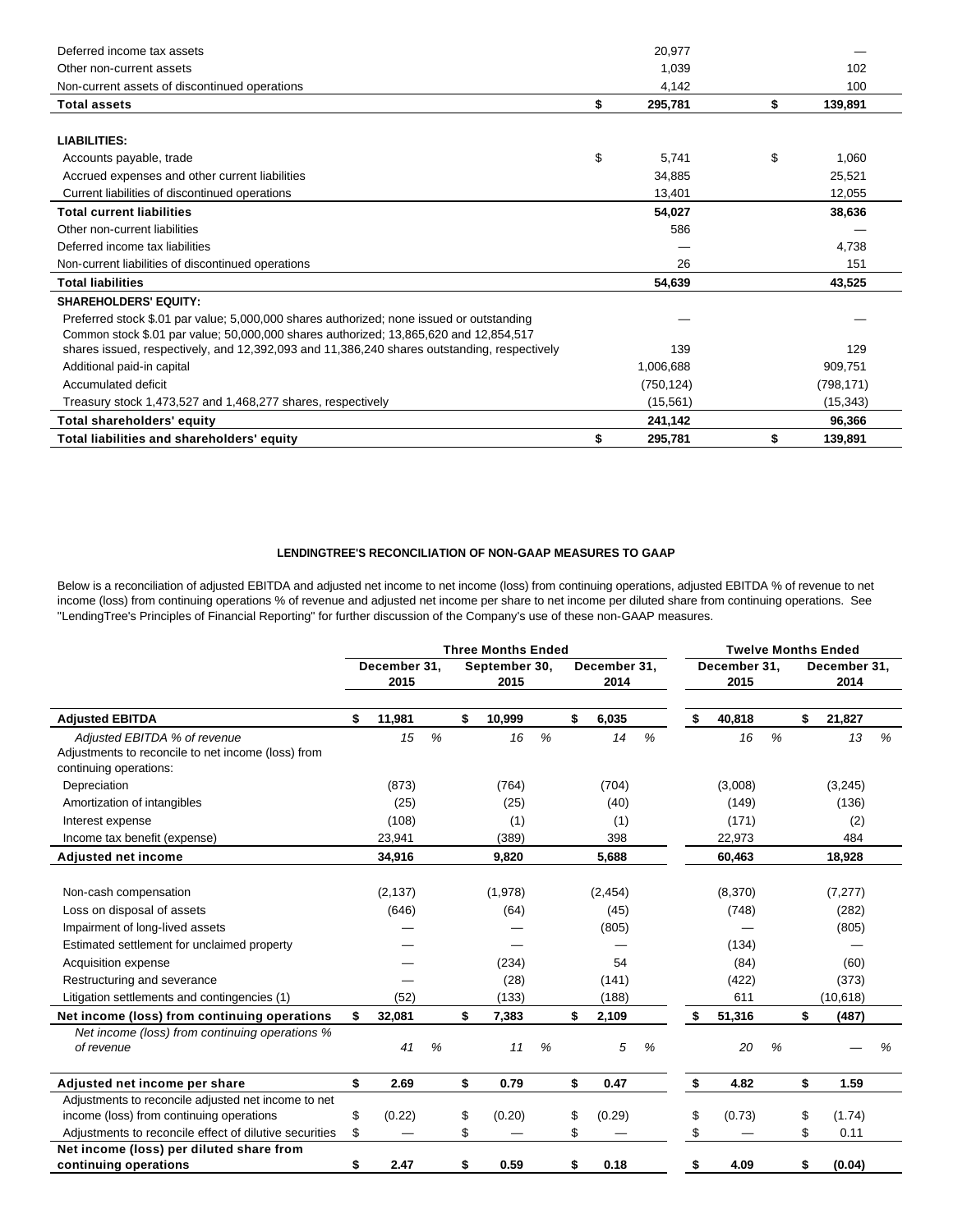| Adjusted weighted average diluted shares    |        |        |        |        |        |
|---------------------------------------------|--------|--------|--------|--------|--------|
| outstanding                                 | 12.972 | 12.489 | 12.031 | 12.541 | 11.886 |
| Effect of dilutive securities               |        |        |        |        | 698    |
| Weighted average diluted shares outstanding | 12.972 | 12.489 | 12.031 | 12.541 | 11.188 |
| Effect of dilutive securities               | .046   | 1.044  | 819    | 1.025  |        |
| Weighted average basic shares outstanding   | 11.926 | 11.445 | 11.212 | 11.516 | 11.188 |

(1) Includes legal fees for certain patent litigation.

# **LENDINGTREE'S PRINCIPLES OF FINANCIAL REPORTING**

LendingTree reports Earnings Before Interest, Taxes, Depreciation and Amortization, as adjusted for certain items discussed below ("Adjusted EBITDA"), Adjusted EBITDA % of revenue, adjusted net income and adjusted net income per share as supplemental measures to GAAP.

Adjusted EBITDA and Adjusted EBITDA % of revenue are primary metrics by which LendingTree evaluates the operating performance of its businesses, on which its marketing expenditures and internal budgets are based and, in the case of adjusted EBITDA, by which management and many employees are compensated. LendingTree believes that investors should have access to the same set of tools that it uses in analyzing its results. LendingTree believes that adjusted net income and adjusted net income per share are useful financial indicators that provide a different view of the financial performance of the Company than adjusted EBITDA (the primary metric by which LendingTree evaluates the operating performance of its businesses) and the GAAP measures of net income (loss) from continuing operations and GAAP income (loss) per diluted share.

Adjusted net income and adjusted net income per share supplement GAAP income (loss) from continuing operations and GAAP income (loss) per diluted share by enabling investors to make period to period comparisons of those components of the nearest comparable GAAP measures that management believes better reflect the underlying financial performance of the Company's business operations during particular financial reporting periods. Adjusted net income and adjusted net income per share exclude certain amounts, such as non-cash compensation, non-cash asset impairment charges, gain/loss on disposal of assets, restructuring and severance, litigation settlements, contingencies and legal fees for certain patent litigation, and acquisition expenses, which are recognized and recorded under GAAP in particular periods but which might be viewed as not necessarily coinciding with the underlying business operations for the periods in which they are so recognized and recorded.

These non-GAAP measures should be considered in addition to results prepared in accordance with GAAP, but should not be considered a substitute for or superior to GAAP results. LendingTree provides and encourages investors to examine the reconciling adjustments between the GAAP and non-GAAP measures set forth above. LendingTree is not able to provide a reconciliation of projected adjusted EBITDA to expected reported results due to the unknown effect, timing and potential significance of the effects of the wind-down of discontinued operations and tax considerations.

# **Definition of LendingTree's Non-GAAP Measures**

EBITDA is defined as operating income or loss (which excludes interest expense and taxes) excluding amortization of intangibles and depreciation.

Adjusted EBITDA is defined as EBITDA excluding (1) non-cash compensation expense, (2) non-cash asset impairment charges, (3) gain/loss on disposal of assets, (4) restructuring and severance expenses, (5) litigation settlements, contingencies and legal fees for certain patent litigation, (6) adjustments for acquisitions or dispositions, and (7) one-time items.

Adjusted net income is defined as net income (loss) from continuing operations excluding (1) non-cash compensation expense, (2) non-cash asset impairment charges, (3) gain/loss on disposal of assets, (4) restructuring and severance expenses, (5) litigation settlements, contingencies and legal fees for certain patent litigation, (6) adjustments for acquisitions or dispositions, and (7) one-time items.

Adjusted net income per share is defined as adjusted net income divided by the adjusted weighted average diluted shares outstanding. In cases where the Company reported GAAP losses from continuing operations, the effects of potentially dilutive securities are excluded from the calculation of net loss per diluted share from continuing operations because their inclusion would have been anti-dilutive. In such instances where the Company reports GAAP net loss from continuing operations but reports positive non-GAAP adjusted net income, the effects of potentially dilutive securities are included in the denominator for calculating adjusted net income per share.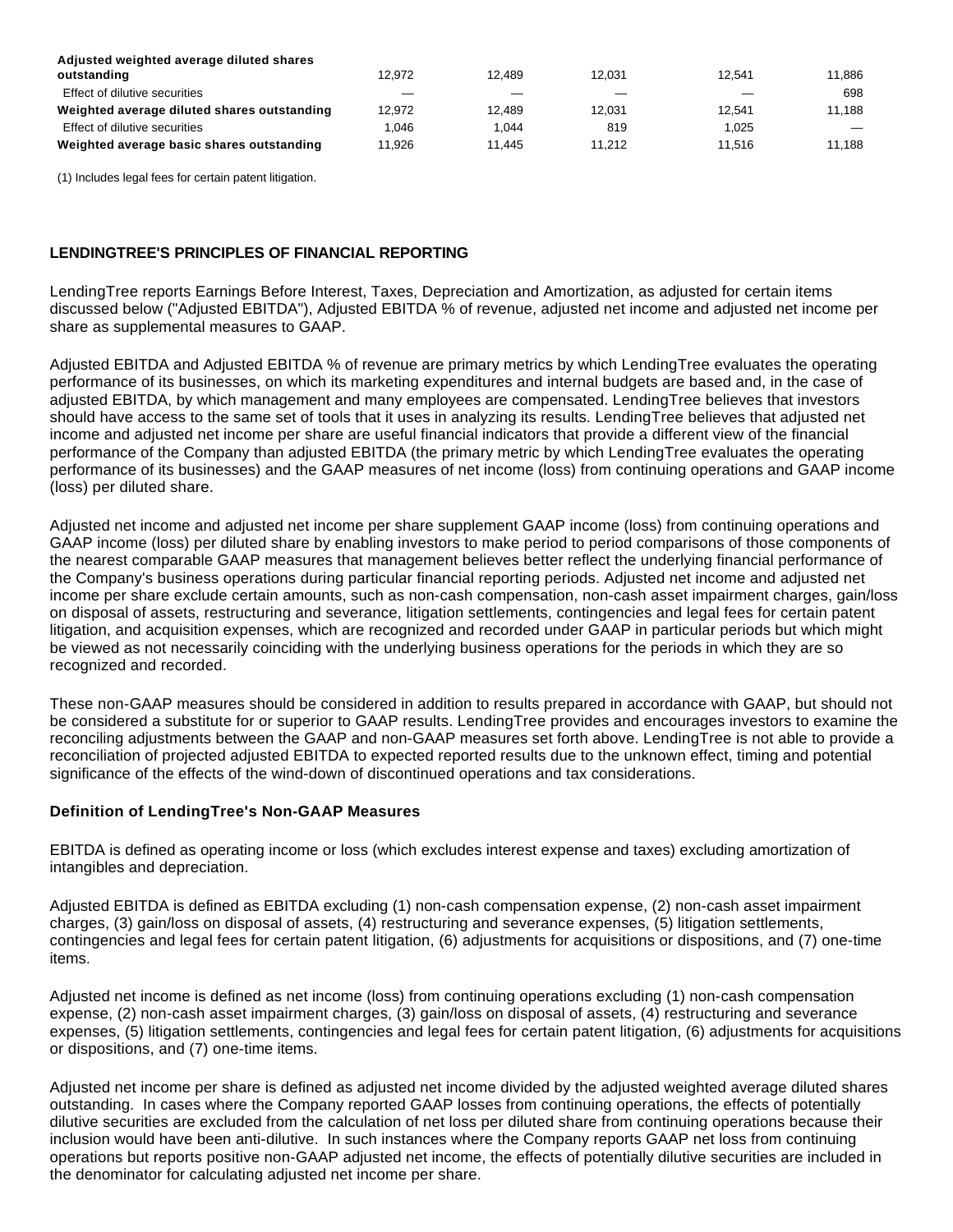LendingTree endeavors to compensate for the limitations of these non-GAAP measures by also providing the comparable GAAP measures with equal or greater prominence and descriptions of the reconciling items, including quantifying such items, to derive the non-GAAP measures. These non-GAAP measures may not be comparable to similarly titled measures used by other companies.

# **One-Time Items**

Adjusted EBITDA and adjusted net income are adjusted for one-time items, if applicable. Items are considered one-time in nature if they are non-recurring, infrequent or unusual, and have not occurred in the past two years or are not expected to recur in the next two years, in accordance with SEC rules. For the periods presented in this report, there are no adjustments for one-time items, except for \$0.1 million related to an estimated settlement for unclaimed property in the full-year 2015.

# **Non-Cash Expenses That Are Excluded From LendingTree's Adjusted EBITDA and Adjusted Net Income**

Non-cash compensation expense consists principally of expense associated with the grants of restricted stock, restricted stock units and stock options. These expenses are not paid in cash and LendingTree includes the related shares in its calculations of fully diluted shares outstanding. Upon settlement of restricted stock units, exercise of certain stock options or vesting of restricted stock awards, the awards may be settled on a net basis, with LendingTree remitting the required tax withholding amounts from its current funds.

Amortization of intangibles are non-cash expenses relating primarily to acquisitions. At the time of an acquisition, the intangible assets of the acquired company, such as purchase agreements, technology and customer relationships, are valued and amortized over their estimated lives. Amortization of intangibles are only excluded from Adjusted EBITDA.

# **Safe Harbor Statement Under the Private Securities Litigation Reform Act of 1995**

The matters contained in the discussion above may be considered to be "forward-looking statements" within the meaning of the Securities Act of 1933 and the Securities Exchange Act of 1934, as amended by the Private Securities Litigation Reform Act of 1995. Those statements include statements regarding the intent, belief or current expectations or anticipations of LendingTree and members of our management team. Factors currently known to management that could cause actual results to differ materially from those in forward-looking statements include the following: adverse conditions in the primary and secondary mortgage markets and in the economy, particularly interest rates; willingness of lenders to make unsecured personal loans and purchase leads for such products from the Company; seasonality of results; potential liabilities to secondary market purchasers; changes in the Company's relationships with network lenders; breaches of network security or the misappropriation or misuse of personal consumer information; failure to provide competitive service; failure to maintain brand recognition; ability to attract and retain customers in a cost-effective manner; ability to develop new products and services and enhance existing ones; competition; allegations of failure to comply with existing or changing laws, rules or regulations, or to obtain and maintain required licenses; failure of network lenders or other affiliated parties to comply with regulatory requirements; failure to maintain the integrity of systems and infrastructure; liabilities as a result of privacy regulations; failure to adequately protect intellectual property rights or allegations of infringement of intellectual property rights; and changes in management. These and additional factors to be considered are set forth under "Risk Factors" in our Annual Report on Form 10-K for the period ended December 31, 2014 and our Quarterly Report on Form 10-Q for the period ended September 30, 2015, and in our other filings with the Securities and Exchange Commission. We undertake no obligation to update or revise forward-looking statements to reflect changed assumptions, the occurrence of unanticipated events or changes to future operating results or expectations.

## **About LendingTree, Inc.**

LendingTree, Inc. (NASDAQ: TREE) operates the nation's leading online loan marketplace and provides consumers with an array of online tools and information to help them find the best loans for their needs. LendingTree's online marketplace connects consumers with multiple lenders that compete for their business, empowering consumers as they comparison-shop across a full suite of loans and credit-based offerings. Since its inception, LendingTree has facilitated more than 55 million loan requests. LendingTree provides access to lenders offering home loans, home equity loans/lines of credit, reverse mortgages, personal loans, auto loans, small business loans, credit cards, student loans and more.

LendingTree, Inc. is headquartered in Charlotte, NC and maintains operations solely in the United States. For more information, please visit [www.lendingtree.com](http://www.lendingtree.com/).

Logo - <http://photos.prnewswire.com/prnh/20110518/MM04455LOGO>